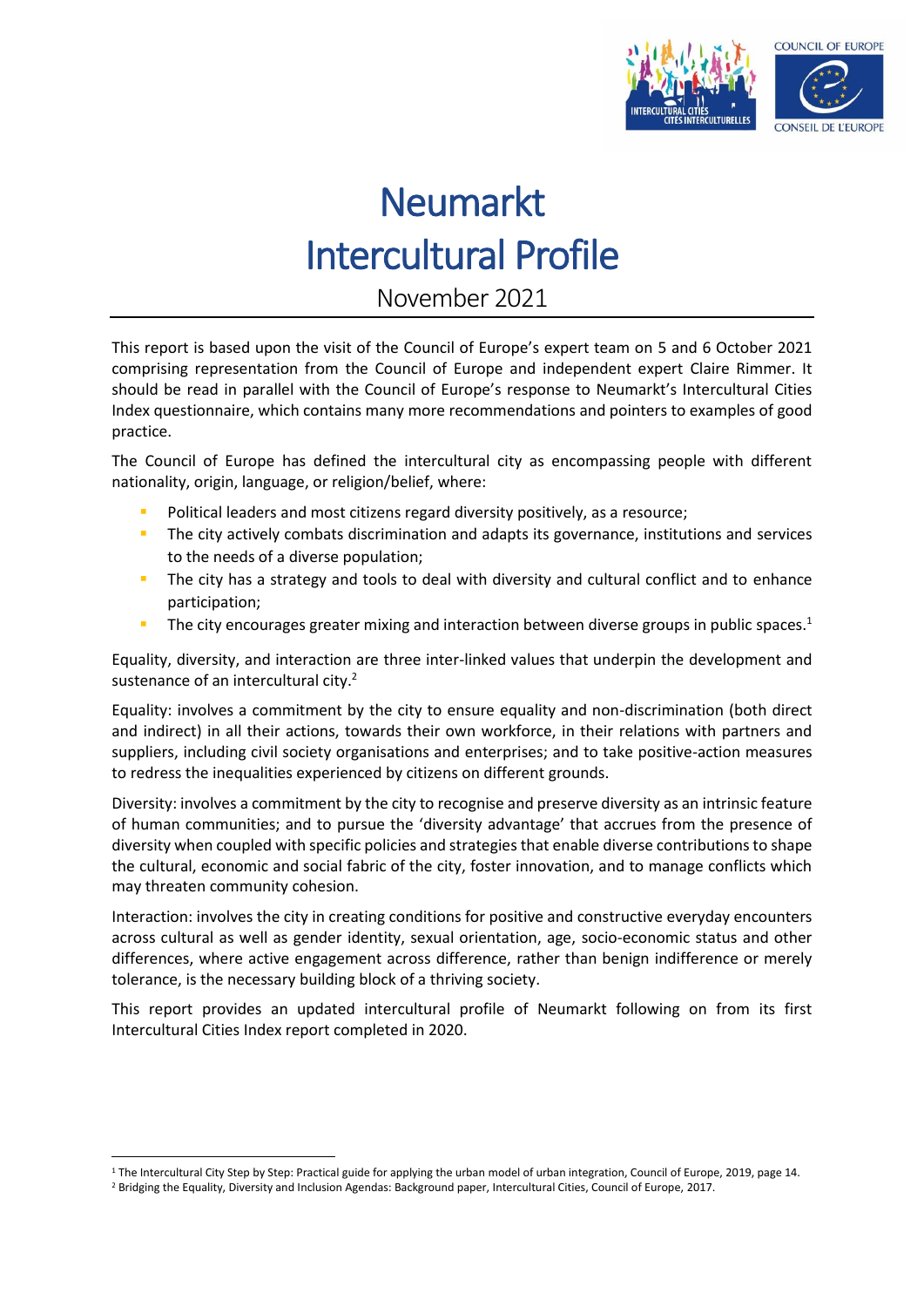

# **INTERCULTURAL CITIES BUILDING BRIDGES, BREAKING WALLS**

Neumarkt Intercultural Profile

### 1.Introduction to Neumarkt

Neumarkt in der Oberpfalz is the capital of the Neumarkt district in the administrative region of the Upper Palatine, Bavaria, Germany. The city has a long history, first being mentioned in 1135, and developing as an industrial centre in the 19th century. Today it is home to several large companies including Pfleiderer Deutschland, Bionorica and Europoles.



Figure 1: Map of Neumarkt (from city website)



GDP is not measured separately for the city given its size, but the GDP for the county within which it is located is €36,199.

During the visit several stakeholders noted that Neumarkt's location was particularly fortuitous being at the crossroads of several important cities and having excellent transport links. This made it a very attractive place to live and to set up a business.

Figure 2: Map of Neumarkt's location vis-à-vis local airports, from the city website.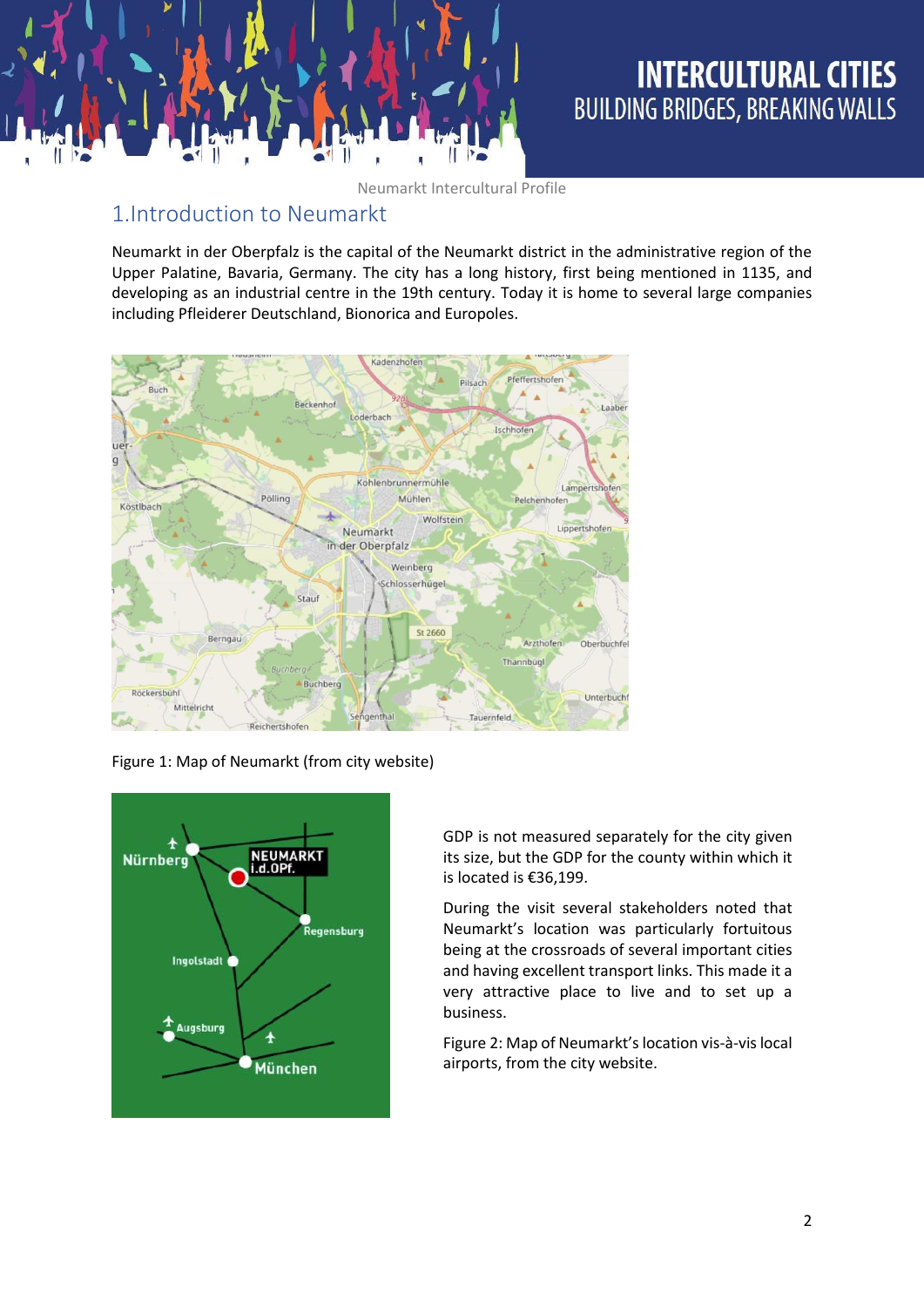### 2.National Policy Context

**.** 

Germany has long been a country of migration. As early as the 1880s it attracted seasonal labour. After the second World War until the 1970s millions of labourers or 'guestworkers' arrived, mainly from Italy, Turkey, Spain, and Greece.<sup>3</sup> From the 1980s and with the fall of the Berlin Wall, the picture of migration changed with new arrivals more likely to be refugees from eastern or southern Europe. There were also large numbers of ethnic Germans who resettled from the former Soviet Union.<sup>4</sup> Refugees also constituted a large number of the arrivals in the 1990s with the war in the former Yugoslavia. Later the war in Syria and other conflicts had a significant affect in 2015 and 2016 when over 1 million people sought asylum in Germany.

According to IOM, Germany is now ranked number two in the world as the top destination for migrants having seen an increase from 8.9 million immigrants in 2000 to 13.1 million in 2019.<sup>5</sup> Having reached a peak in 2015-2016 this is now slowing. In 2020, the number of people who immigrated to Germany exceeded the number of those who emigrated by approximately 220,000, but net immigration to Germany had decreased for the fifth year in a row.<sup>6</sup>

In terms of international and regional legislation, Germany is a signatory to the 1951 Geneva Convention relating to the situation of Refugees, the European Convention on Human Rights and Fundamental Freedoms, a Member of the European Union, the Schengen area of free movement and the EU's Common European Asylum System.

At the national level, despite Germany being a popular country of migration for many years, for much of the second half of the twentieth century German policymakers considered migrants as shorter-term visitors who would one day return home, and policies reflected this.<sup>7</sup>

This changed in the 2000s, particularly when large numbers of refugees arrived in 2015-16. At first the asylum processing system was unprepared to deal with so many applications and a series of regulations were introduced to improve the speed and efficiency of asylum procedures including prioritising specific nationalities for services. Prospective asylum seekers were shared among the different regions of Germany, using a scheme called "Königssteiner Schlüssel" or the "Königsstein key". Many municipalities struggled initially due to a lack of infrastructure such as housing and language classes. <sup>8</sup> According to this key, Bavaria should receive 15.56491% of new arrivals.<sup>9</sup>

As the share of asylum seekers grew, Germany faced a challenge to successfully integrate new arrivals in education and training. Building on the former National Integration Plan (2007), the Integration as

<sup>5</sup> IOM World Migration Report 2020, page 43. Available at[: https://www.un.org/sites/un2.un.org/files/wmr\\_2020.pdf.](https://www.un.org/sites/un2.un.org/files/wmr_2020.pdf)

<sup>7</sup> Victoria Rietig and Andreas Müller, The New Reality: Germany Adapts to Its Role as a Major Migrant Magnet, Migration Policy Institute, 31 August 2016, available at[: https://www.migrationpolicy.org/article/new-reality-germany-adapts-its-role-major-migrant-magnet.](https://www.migrationpolicy.org/article/new-reality-germany-adapts-its-role-major-migrant-magnet) <sup>8</sup> <https://www.cgdev.org/blog/five-years-later-one-million-refugees-are-thriving-germany>

<sup>&</sup>lt;sup>3</sup> Victoria Rietig and Andreas Müller, The New Reality: Germany Adapts to Its Role as a Major Migrant Magnet, Migration Policy Institute, 31 August 2016, available at: https://www.migrationpolicy.org/article/new-reality-germany-adapts-its-role-major-migrant-magnet.

<sup>4</sup> Vera Hanewinkel and Jochen Oltmer, Historical and Current Development of Migration to and from Germany, 11 January 2018, Bundeszentrale fur politische Bildung, available at: [https://www.bpb.de/gesellschaft/migration/laenderprofile/english-version-country](https://www.bpb.de/gesellschaft/migration/laenderprofile/english-version-country-profiles/262758/historical-and-current-development-of-migration-to-and-from-germany)[profiles/262758/historical-and-current-development-of-migration-to-and-from-germany](https://www.bpb.de/gesellschaft/migration/laenderprofile/english-version-country-profiles/262758/historical-and-current-development-of-migration-to-and-from-germany)

<sup>6</sup> DeStatis, Statistisches Bundesamt, Migration 2020: strong decline in registered arrivals and departures, available at: [https://www.destatis.de/EN/Press/2021/06/PE21\\_306\\_12411.html;jsessionid=71272E4B55B729FE7C7EE265FA192969.live712](https://www.destatis.de/EN/Press/2021/06/PE21_306_12411.html;jsessionid=71272E4B55B729FE7C7EE265FA192969.live712)

<sup>9</sup> See the website of the Federal Office for Migration and Refugees, November 2021, available at: [https://www.bamf.de/EN/Themen/AsylFluechtlingsschutz/AblaufAsylverfahrens/Erstverteilung/erstverteilung-node.html.](https://www.bamf.de/EN/Themen/AsylFluechtlingsschutz/AblaufAsylverfahrens/Erstverteilung/erstverteilung-node.html)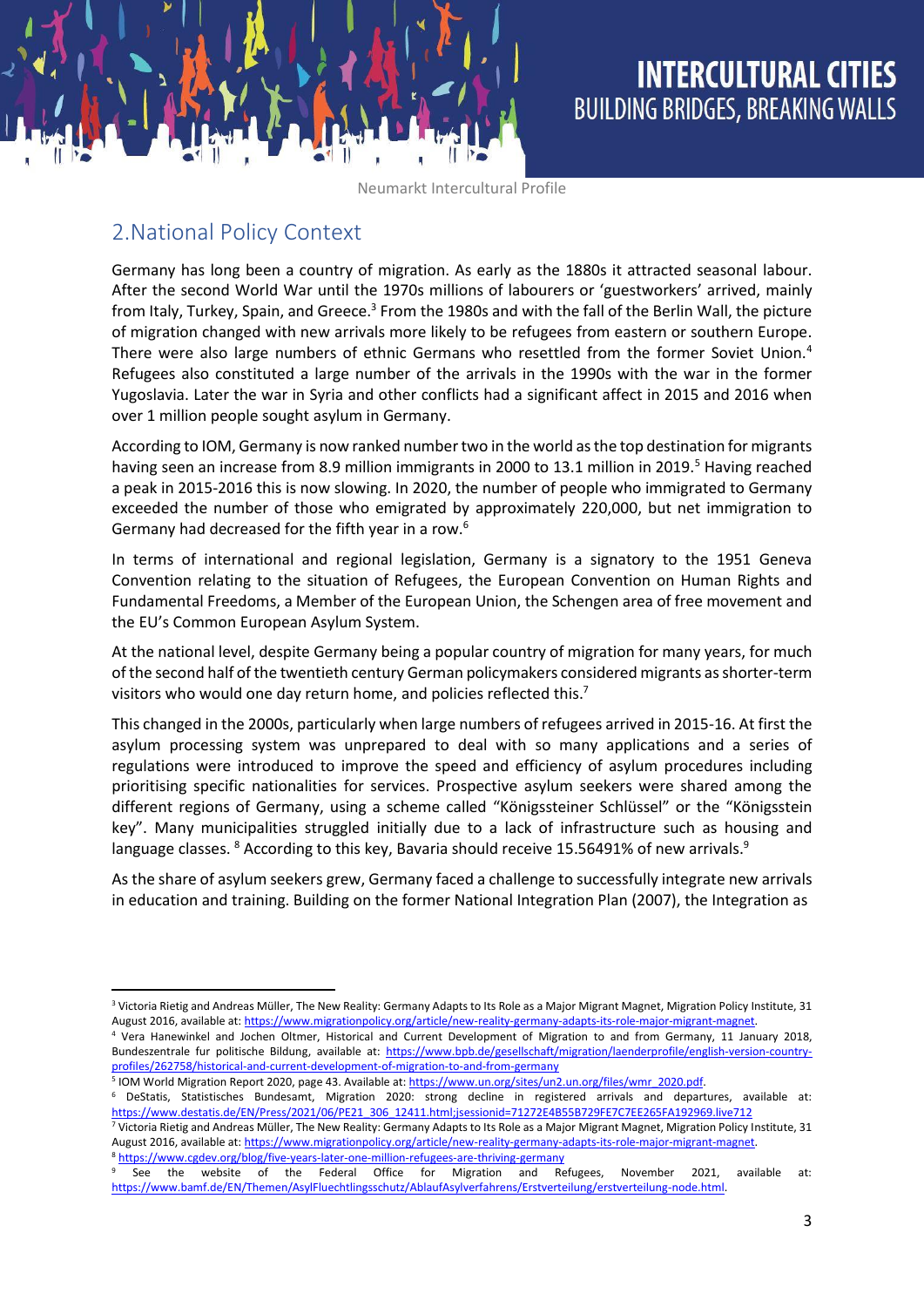an Opportunity declaration (2007) and the National Action Plan on Integration (2011), the federal government and the Länder extended or introduced numerous integration initiatives. Measures to promote Vocational and Educational Training have been important and have included recognition of qualifications; language training; and preparatory courses.<sup>10</sup>

By December 2018, there were 1.8 million people with a refugee background in Germany. 75 percent were younger than 40, and many had high levels of education. Overall integration has been seen as relatively successful as by 2020 about half of those who had arrived since 2015 had found a job, training, or an internship and the number who declared having good German language skills went from 1% upon arrival to 44% in 2018.  $^{11}$ 

In terms of anti-discrimination legislation, statements of equality contained in the Universal Declaration of Human Rights are included within the Basic Law (constitution) of the Federal Republic of Germany (Grundgesetz), which was ratified in 1949. EU anti-discrimination legislation including the Racial Equality Directive, the Framework Directive on Employment, the Equal Treatment in Goods and Services Directive and the Equal Treatment Directive, have been incorporated into German law via the General Equal Treatment Act (Allgemeines Gleichbehandlungsgesetz). The scope of the Act extends beyond the EU directives, as it applies to religion/belief, age, disability, and sexual orientation, as well as race/ethnic background.<sup>12</sup>

Municipal autonomy in Germany is enshrined in Article 28 of the Basic Law, which guarantees local self-government. Which matters are considered local depends on the policy area. Municipalities are legally part of the federated states (Länder), and the allocation of competences between districts and municipalities varies. Many migration policies are determined at the national level. Other fields such as housing or healthcare for refugees, are organised at the level of the Länder, so at municipal level, mandatory provision of services is determined by federal and state legislation. In other policy fields, however, such as social cohesion or the coordination of volunteers, municipalities can decide if and how to engage. $13$ 

### 3.Local Diversity and Policy Context

This report is an intercultural profile of the city of Neumarkt. As of 1January 2021, the total population of Neumarkt was 40,561, or 42,448 when secondary residences were included. As of the same date 88.3% of inhabitants were German and 11.1% were of another nationality.<sup>14</sup> There is a broad range to Neumarkt's diversity with the main ethnic and cultural groups in the city being from Kosovo, Romania, Croatia, Poland, Turkey, Bosnia and Herzegovina, and Hungary. The diverse composition of the city population has evolved significantly in recent years after the opening up of residence permits for workers from the western Balkans, migration from eastern Europe and the arrival of refugees since 2013, mainly from Syria, Iran, Iraq, Afghanistan, Somalia and Eritrea. There is a very small number of

**<sup>.</sup>** <sup>10</sup> OECD Education Policy Outlook, Germany, 202, page 13: [https://www.oecd.org/education/policy-outlook/country-profile-Germany-](https://www.oecd.org/education/policy-outlook/country-profile-Germany-2020.pdf)[2020.pdf](https://www.oecd.org/education/policy-outlook/country-profile-Germany-2020.pdf)

<sup>&</sup>lt;sup>11</sup>Sekou Keita and Helen Dempster, Five Years Later, One Million Refugees Are Thriving in Germany, Center for Global Development, 4 December 2020, available at[: https://www.cgdev.org/blog/five-years-later-one-million-refugees-are-thriving-germany](https://www.cgdev.org/blog/five-years-later-one-million-refugees-are-thriving-germany)

<sup>12</sup> Federal Anti-Discrimination Agency, Guide to the General Equal Treatment Act, Explanations and Examples, available at: https://www.antidiskriminierungsstelle.de/SharedDocs/downloads/EN/publikationen/agg\_wegweiser\_engl\_guide\_to\_the\_general\_equal \_treatment\_act.pdf?\_\_blob=publicationFile

<sup>&</sup>lt;sup>13</sup> Hannes Schammann, Danielle Gluns, Christiane Heimann et al, Defining and transforming local migration policies: a conceptual approach backed by evidence from Germany, Journal of Ethnic and Migration Studies

Volume 47, 2021 - Issue 13, Pages 2897-2915, 19 Mar 2021.

<sup>&</sup>lt;sup>14</sup> See Neumarkt City website[: https://www.neumarkt.de/rathaus-buergerservice/aktuelles/neumarkt-in-zahlen/bevoelkerung/](https://www.neumarkt.de/rathaus-buergerservice/aktuelles/neumarkt-in-zahlen/bevoelkerung/)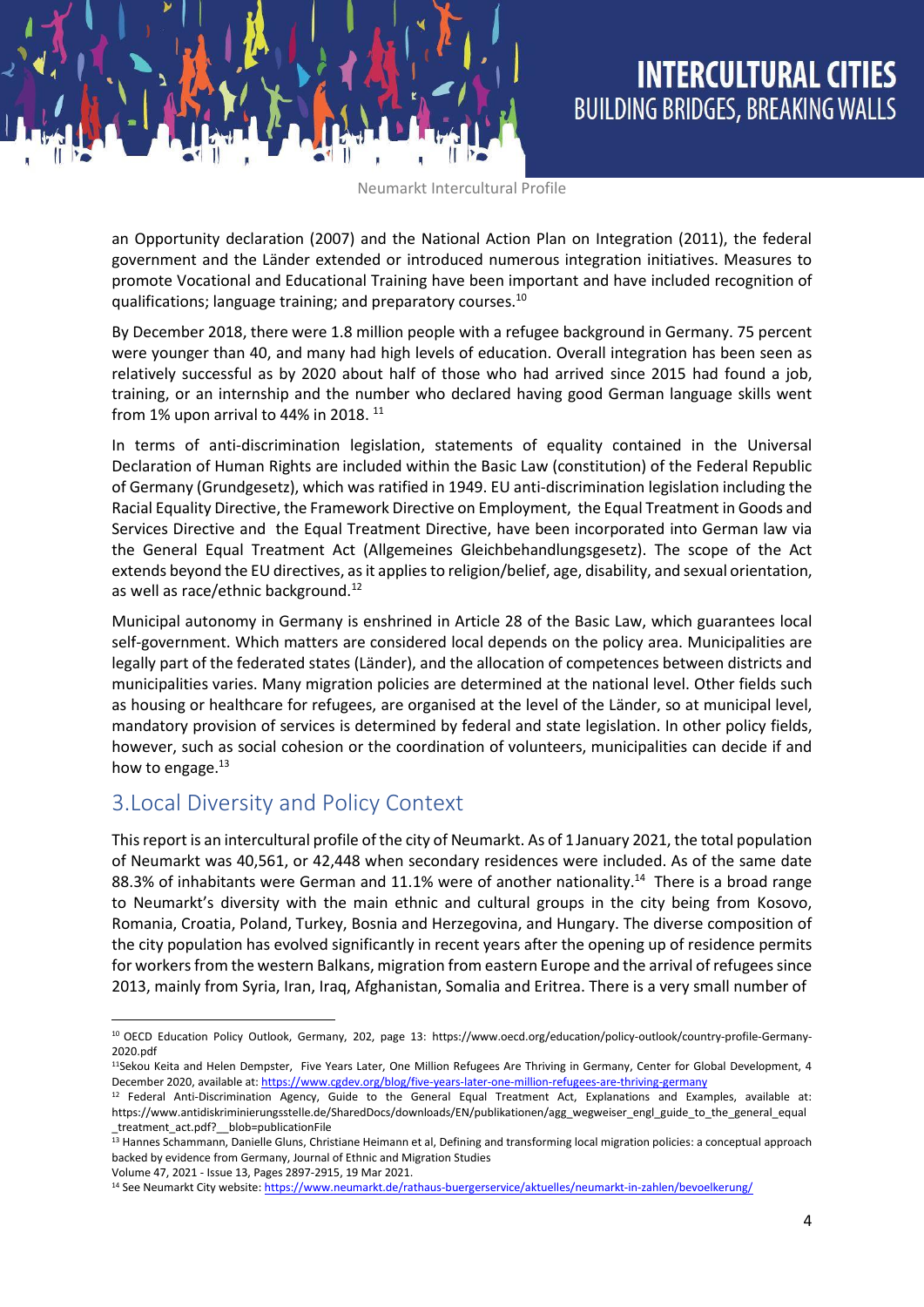irregular migrants identified per year, of around 20 to 30 people.<sup>15</sup> In 2021 58.1% of inhabitants identified as Catholic, 14.8% as Protestant and 27.1% as another religion or having no particular faith.<sup>16</sup>

During the visit several members of the city authorities and the Mayor spoke of projections of further growth for the city, which the city saw as a positive factor if managed well. The city is an attractive location for people to move to, something all stakeholders were proud of and wanted to encourage. The city seemed big enough to provide many opportunities for newcomers, yet small enough to maintain a friendly and neighbourly feel.

Neumarkt is a relatively new intercultural city. It started its journey with a commitment to intercultural principles established in the policy document "Impetus for a Sustainable City", adopted by the City Council on 28 November 2018.<sup>17</sup> This encompasses eight fields of action, including integration. There is also a mission statement: 'Neumarkt – Intercultural Open City' that was prepared as part of a citizen conference and sets out a commitment to: peaceful co-existence; mutual respect and mutual appreciation; integration as a dynamic two-way process of reciprocation and accommodation; integration as social participation for everyone; a culture of welcome; and opposition to all forms of racism.

The Neumarkt Intercultural Cities Index report helpfully provides recommendations on the current strategy including that whilst the statement emphasises interaction with some focus on diversity there is less on equality. There could also be more of a strategy for communicating the statement and to build a broad ownership for its content, across institutions or among the general public; or building capacity to champion it among elected official or senior policy officers.

The four main areas for action identified in the strategy are: to promote tolerance and acceptance; expand and stabilise structures to promote integration; create educational opportunities and everyday aids for migrants; and support integration through community activities. Some areas are identified as important, however, such as affordable housing, but are not specifically addressed.

As a strategy, the policy document usefully commits to cross-functional and cross-department cooperation and to an interagency working body for integration but with less focus on the development of institutional systems for an intercultural approach by agencies or on cross-sectoral work, involving other sectors such as employers, trade unions, or civil society. The policy document notes the intention to establish a Neumarkt alliance of integration which could be of value in this regard. A plan for evaluation could also be developed.

The Councillor for Integration identified offers important political leadership. The Department for Sustainability Support provides an administrative leadership. The role of Sustainable City Coordinator (Koordinatorin Engagierte Stadt) helps a great deal in this respect. Before Covid-19 an intercultural panel had been established to enrich intercultural exchange by initiating projects and there were plans to transform this into an integration council to advise the city government.

Due to the impact of Covid-19 there had been little opportunity for the city to develop the intercultural alliance or the intercultural panel since the initial report, as people had only recently started meeting

**.** 

<sup>&</sup>lt;sup>15</sup> See Intercultural Cities Index report for Neumarkt, available at[: https://rm.coe.int/neumarkt-intercultural-cities-index-analysis-june-2020-](https://rm.coe.int/neumarkt-intercultural-cities-index-analysis-june-2020-/16809f031d) [/16809f031d](https://rm.coe.int/neumarkt-intercultural-cities-index-analysis-june-2020-/16809f031d)

<sup>16</sup> See Neumarkt City website[: https://www.neumarkt.de/rathaus-buergerservice/aktuelles/neumarkt-in-zahlen/bevoelkerung/](https://www.neumarkt.de/rathaus-buergerservice/aktuelles/neumarkt-in-zahlen/bevoelkerung/)

<sup>17</sup> See[, Impulse für die nachhaltige Stadt | Bürgerhaus Neumarkt \(buergerhaus-neumarkt.de\).](https://buergerhaus-neumarkt.de/nachhaltige-stadt/impulse-fuer-die-nachhaltige-stadt/)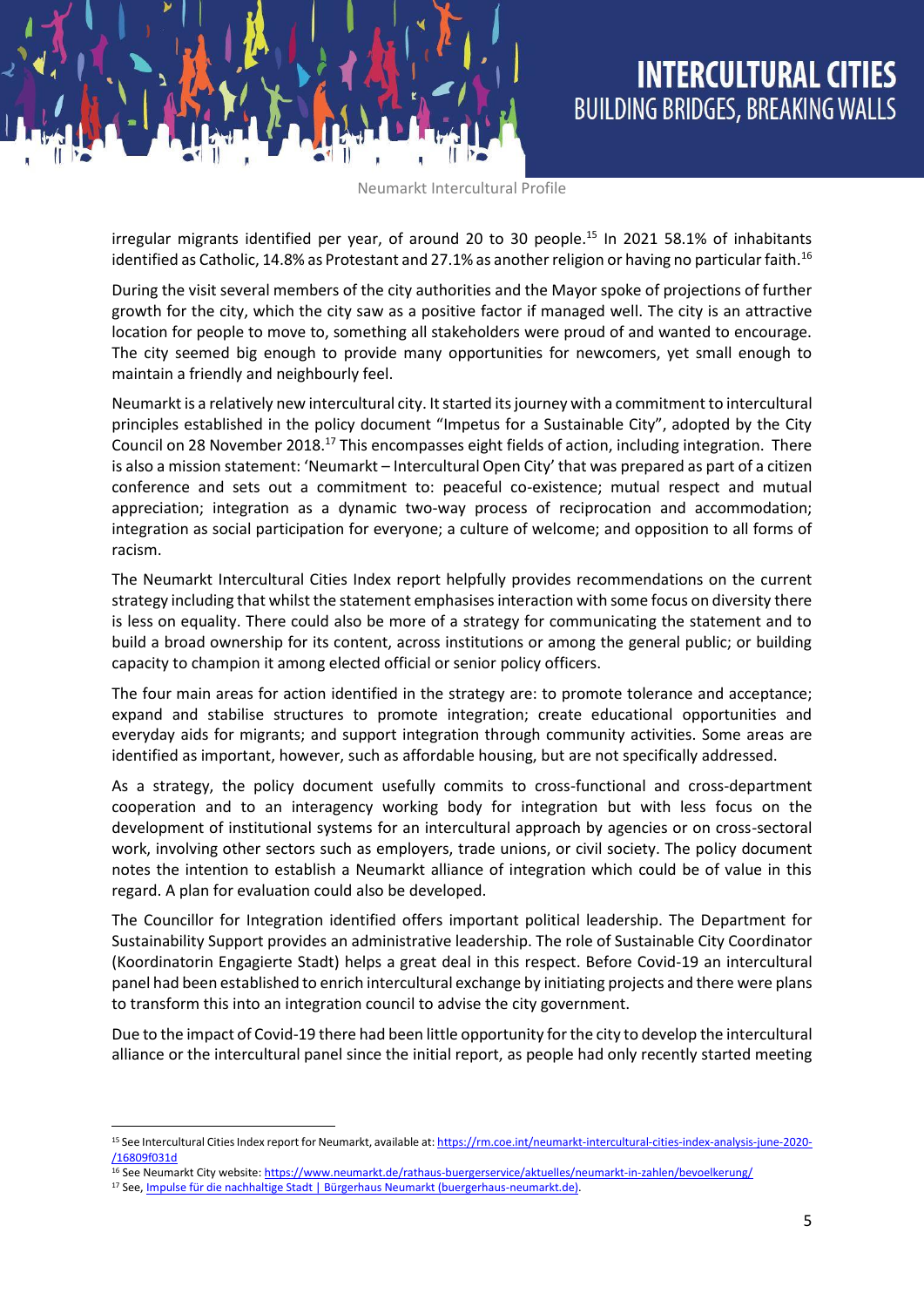again since the pandemic began. However, it was noted how many different stakeholders engaged in the visit from all spheres of city life. It was clear that Neumarkt's intercultural journey had wideranging support from the Mayor and senior policy officers and officials who were active participants in the events over the two days.

It was also useful to see the central role of the Bürgerhaus where much of the day-to-day work and cooperation takes place. The geographical location of the Bürgerhaus and the fact that so many departments and other stakeholders worked so closely together in one building, meant that crossdepartmental and cross-agency cooperation was happening regularly.

In addition, as the Mayor remarked in his opening comments during the visit, compared with other cities, Neumarkt runs considerably more activities with the help of its large network of volunteers. Neumarkt is rightly proud of its vibrant volunteer sector and the administration tries to network as much as possible and to facilitate those in the community who have good ideas and who wish to contribute. Again, this underlines the interagency and cross sector interactions that are happening in the city and the energy and commitment of the volunteers was impressive.

Formalising more of this excellent work internally and with external stakeholders, through regular coordination meetings, meetings with an integration alliance or input from an integration panel, could be useful to ensure that areas do not fall between the gaps.

### 4.Commitment

It was well noted that care was taken with the agenda for the visit, for example, to highlight areas that were missing from the original Intercultural Cities Index report for Neumarkt. This showed that Neumarkt had taken the time to go through the different recommendations and create an agenda to better reflect Neumarkt's intercultural work.

As with many cities' first reports, the city had not included several areas of work that it currently undertakes. The visit highlighted several such areas of work and showed that Neumarkt values its intercultural journey and is keen to build on its strong start.

One area where work is already being done and where there is room for more linking, is with the city department working on climate and mitigation. There is an annual international film festival on the environment, for example, with 10 films from around the world. There is also a climate exchange with South Africa. Both of these initiatives could be reflected upon in future reports.

Another area where a significant amount of work is being achieved that was not reported earlier, is the city's impressive fair-trade work and its global partnerships for sustainable trade programme, including twinning with South Africa. Indeed, Neumarkt won the German award "Capital of Fair Trade" in 2019 and several programmes and grant funding opportunities for schools and others were open at the time of the visit. As with the city's intercultural journey, this had strong support from the Mayor and elected officials. More could be made of the links between this work and Neumarkt's activities as an intercultural city.

*"I would like to emphasise, that it is our endeavour in Neumarkt not to regard Fair Trade and other important sustainability issues as additional tasks that run along somewhere, but as central topics of our urban development." Lord Mayor Thomas Thumann.*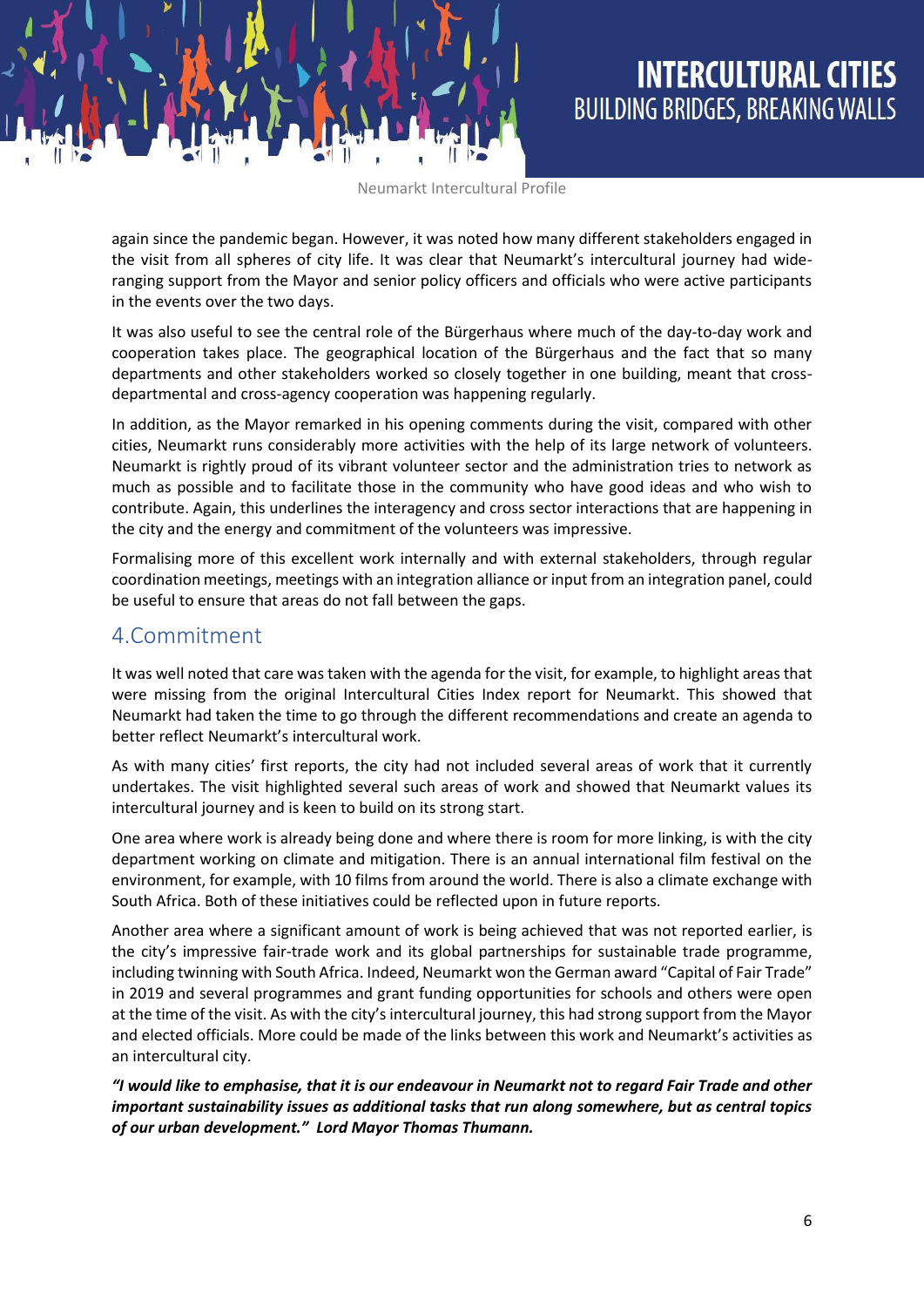The city also showed a willingness to learn and to engage with other cities in the Intercultural Cities' Network. During the final meeting of the visit, the Mayor committed to discussing intercultural issues and the network with other German cities. The Mayor identified this as a good next step in the city's learning.

### 5.Education

1

Depending on the system of education in a country, cities may sometimes need to find more innovative ways to act independently. In Germany's federal education system, most decision-making is at regional or Länder level, not city level. However, sub-national actors do play a strong role including in the vocational system, for example, where employers contribute to aspects of governance and funding.<sup>18</sup>

The visit included a round table at the Bräugasse school with school directors, the local education institutions, the People's Academy (VHS) and the political speaker for education. Located in the city centre, 70% of pupils at the school have a migration background and are from 25 different countries. The school had a wealth of experience and examples of good practice and being a welcoming intercultural school. It was clear from the Director that diversity was valued and there was a wide range of inclusive strategies for the children. Students, parents, and teachers were all helped to develop intercultural competencies. There was a cheerful board in the main hall that welcomed all who came in the languages that were present in the school. Every month there was a country of the month with children working to give a presentation on their country. Art and music also included intercultural activities with an instrument of the month from around the world, a parade through the town, songs in different languages, and a peace project. There is also an annual day of intercultural meetings with games from all the countries the children represent. This empowers the children to show how they play in their home countries. Parents are also involved, and they bring in traditional dishes. Twice a year there are breakfast meetings in the world café with themes such as celebrations. This helps parents meet people they never would before and gives them an opportunity to ask the Director questions in a more informal setting.

During the round table, participants noted that teachers were in short supply particularly in secondary schools in Germany and school recruitment is undertaken centrally so it is not possible for schools to have specific criteria, for example, to increase how representative teachers are of the local population. However, it is possible in individual schools to instil a love of intercultural learning amongst staff and pupils alike. Teacher training was highlighted as an area that could be developed more. The education board knew of some training including welcoming culture. There had been one training run exclusively in Turkish to help native German speakers understand how exhausting it can be to attend events such as a parents' evening in another language.

Many schools rely on volunteers or classroom assistants to help with German language support for pupils. There can be a fear of losing the mother tongue and it is important that this is recognised and supported where possible. Learning your mother tongue can also help students study German. At the moment this is easier in cities with embassies. It was not considered realistic for parents to teach children at the end of a long school day. Homework help can also be an issue for parents particularly during Covid-19. Direct contact was made more difficult and lessons were online which made it more

<sup>&</sup>lt;sup>18</sup> OECD, Germany, Educational Profile 2020, page 4. Available at: [https://www.oecd.org/education/policy-outlook/country-profile-](https://www.oecd.org/education/policy-outlook/country-profile-Germany-2020.pdf)[Germany-2020.pdf](https://www.oecd.org/education/policy-outlook/country-profile-Germany-2020.pdf)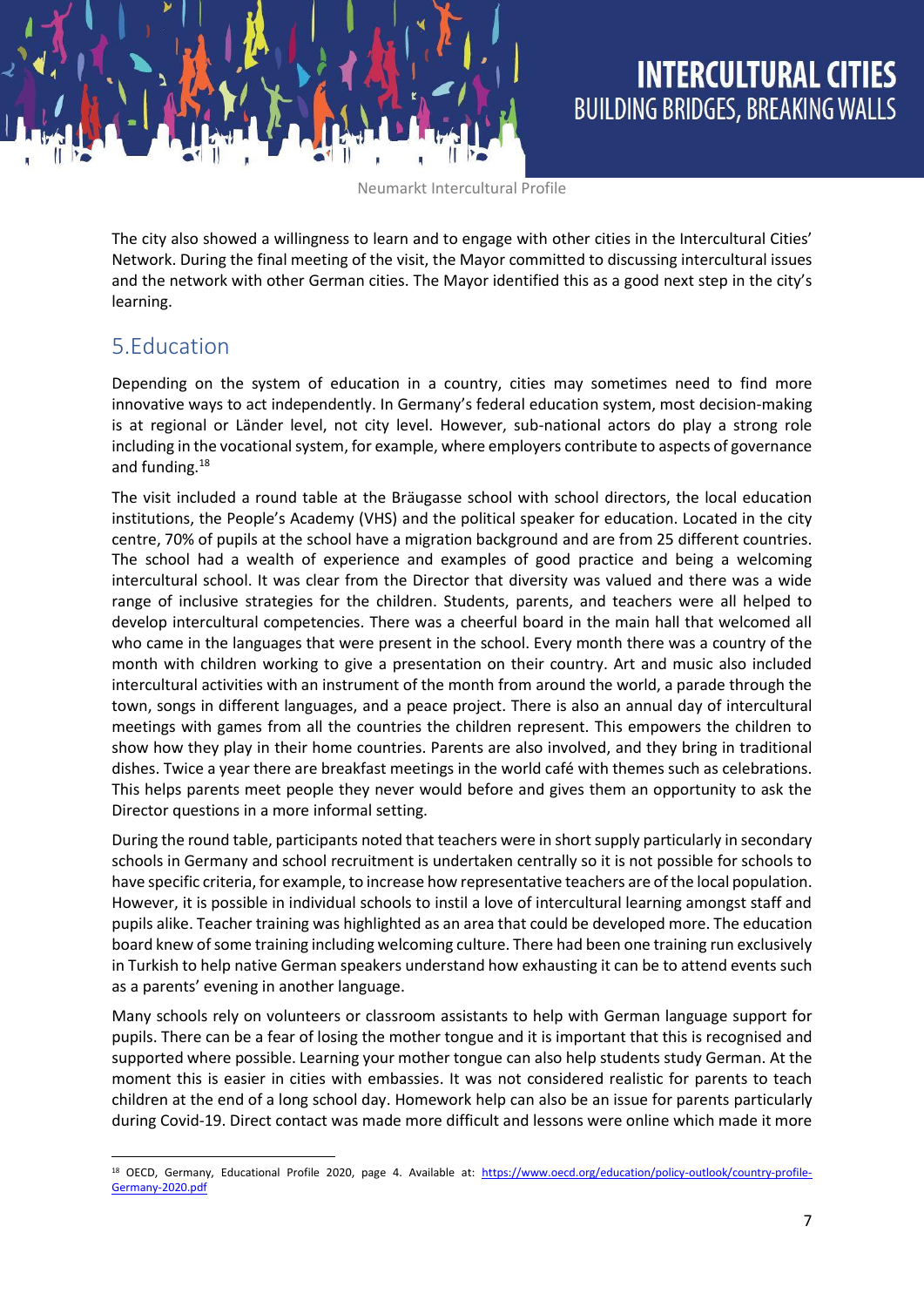difficult again for some parents to help their children. This has led to large gaps. It can be difficult for the town to assist in this field when it is not the city's competency, however, there could be a role for the city with homework clubs. The city could also consider links and projects between schools to counter some of the segregation noted in the Intercultural Cities Index report for Neumarkt.

### 6. Business and the labour market

During the visit, it was clear that many people settle in Neumarkt due to the low unemployment rate and the different work opportunities that exist there. There are also several initiatives and resources, that are already ongoing or that the city could tap into, making this a very promising area of cooperation for Neumarkt.

During the visit there was a round table held at the Bionorica headquarters with representatives from the local job centre, the employment office, and other large companies in the area. Bionorica is a leading evidence-based pharmaceutical company working world-wide and exporting to over 40 countries. Bionorica takes pride in its diversity advantage and how this gives the company a competitive edge in a global market. The company has 1800 employees worldwide as well as 850 in Neumarkt. Colleagues from around the world work together every day. The company has several intercultural programmes and activities including recruitment, training, videos and books, business trips that include personal intercultural exchange, and language courses.

Pfleiderer is another large company in Neumarkt that produces wood products including panels and tables. 16 nationalities work at their site in Neumarkt and there has been a specific scheme to support refugees into employment since 2015 with two refugees taken on every year. The company received support from the city council when it started the scheme.

Both companies were keen for Neumarkt to develop as an intercultural city as a positive environment for international businesses and their staff and were happy to be involved in networking and other activities, which is very positive. It was noted that intercultural work can be more difficult for smaller companies, which is potentially an area of work or discussion that the city could facilitate.



Figure 3: Poster about the city's sustainable partnership with Drakenstein in South Africa from the Bürgerhaus.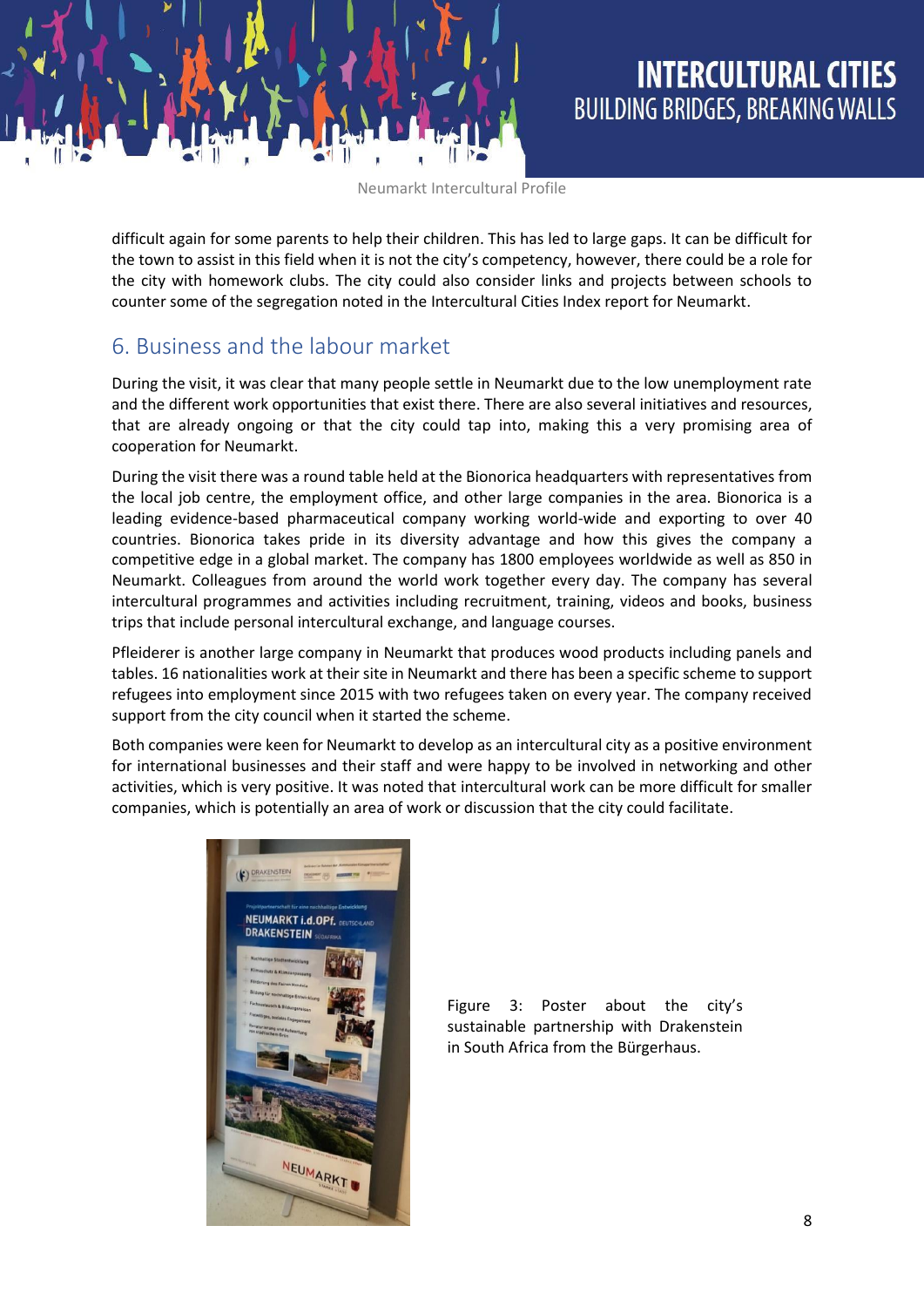Fair trade should also be mentioned in the context of employment and business. Neumarkt has acknowledged that it is very important for a municipality to not only achieve a better life quality on a local level, but also to try and make a difference on a global level. Part of the city's efforts in this direction is participation in a 'Climate Partnership' with the municipality of Drakenstein in South Africa. The initiative was established in 2014 under the '50 Municipal Climate Partnerships by 2015 Project', which is facilitated by Engagement Global, a German NGO funded by the Federal Ministry for Economic Cooperation and Development. The two cities have moved from the originally climatespecific partnership into a full sustainability partnership, where fair trade is an important component. One of the many cooperation examples is the FairTrade Partnership Wine. The wine is bought directly from a farm in Drakenstein and sold in the One World Shop in Neumarkt. Drakenstein is now the first Fair Trade Town in South Africa. Partnerships and twinning models like this can encourage investment and growth for local SMEs – on both sides of the cooperation. In the future, the city could consider other partnerships with countries where there are diaspora links within the community.

### 7.Welcoming

Neumarkt has worked extensively on their welcoming policies, and this was reflected in the visit too. Experts met staff and officials who dealt with the welcome packs and ceremonies and were very impressed that every new arrival had an opportunity to be welcomed personally to Neumarkt and that ceremonies had continued online throughout the pandemic. There is an annual reception, and all newcomers are invited. 2500 newcomers have been welcomed. The welcome culture has been established since 2005 and ceremonies are held four times per year. It was impossible last year due to the Covid-19 pandemic but there was a virtual reception and people were enthusiastic to attend. Welcome packs and the reception address all aspects of city life including sustainability, fair trade, and integration. Surveys are conducted for feedback as to why people move to Neumarkt and the city enjoys hearing the stories of new arrivals.

Information materials are also provided to newcomers including: flyers on the community centre; free time offers; the city newsletter with all the programmes at the community centre; School and education information; and the sustainability strategy. As Neumarkt is involved in fair trade there is information about shopping opportunities and what you can buy. There is also information on support for older newcomers from the GENiAL/genius club who help older people live for longer in their own house. After the reception there is a 1.5-hour tour of the town and a small meeting in the Bürgerhaus with snacks. This helps those who have moved to Neumarkt and do not have family or friends in the area to meet more people.

### 8.Language and multilingualism

As noted in the city's Intercultural Cities Index report there are many opportunities for support to learn German in Neumarkt including through support at school and in classes for adults. It was noted that despite the positive and significant action taken to enable hard-to-reach groups to learn German, steps to support minority ethnic channels of communication and to advance a celebration of linguistic diversity are still to be pursued.

During the visit experts saw German classes in action in rooms provided by the city at the Bürgerhaus. It was also clear steps forward had been taken in celebrating other languages. At the moment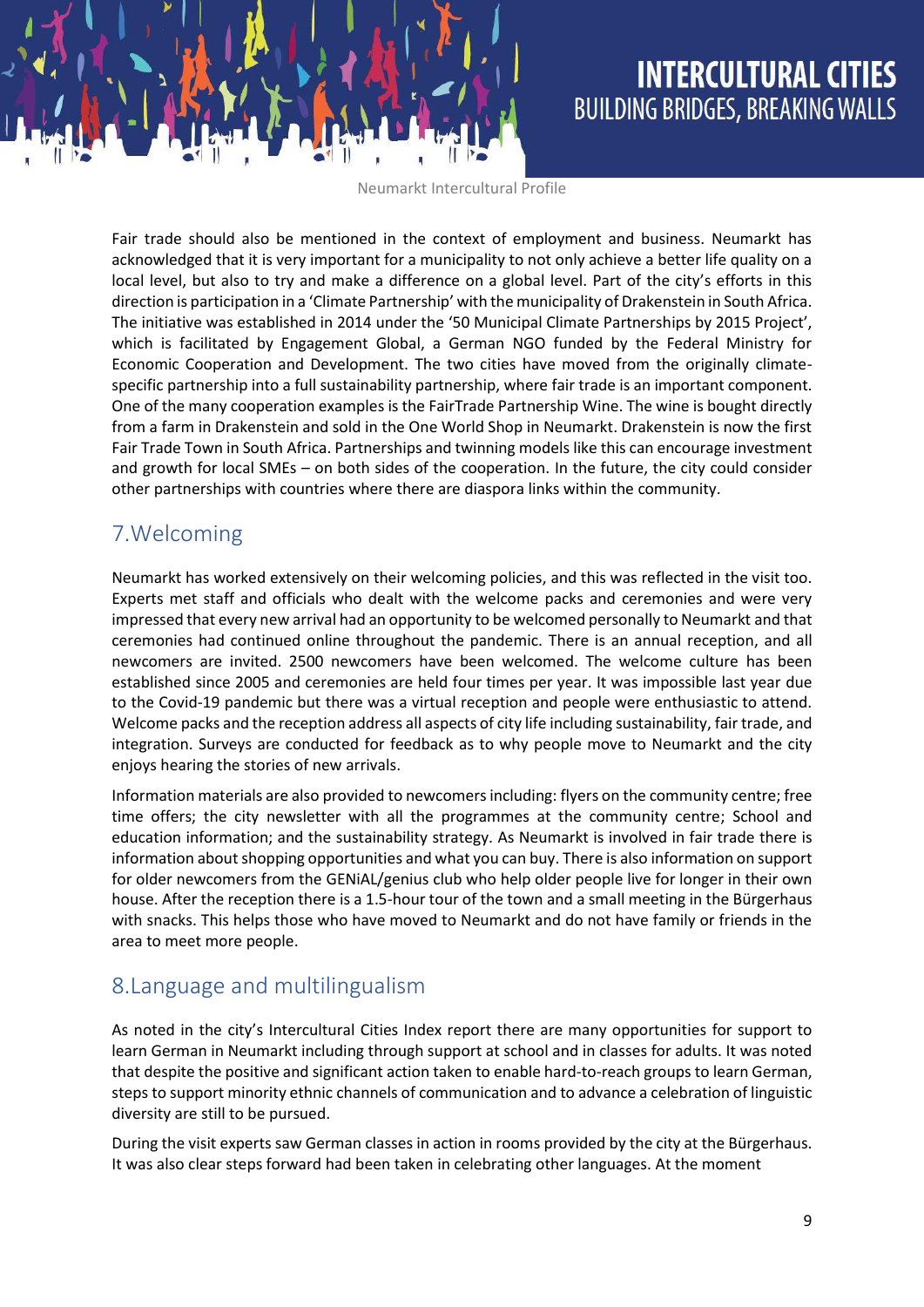welcome packs and invitations to the welcome ceremonies are in German but there are plans to include other languages. The school the experts visited had a welcome board in different languages in the hallway. The experts were also pleased to meet some of the editorial board and authors of Neumarkt's new intercultural magazine called 'Grenzenlos' that celebrates all things intercultural in Neumarkt. The magazine includes articles from people from a migrant background in German and several other languages including Arabic, Romanian and Albanian. The articles covered topics such as an introduction to Albanian culture, the experience of moving to Germany and appreciating nature after lockdown.

In other cities libraries are often used to celebrate other languages and learning including books in other languages. There is also an international languages day on 21 February. The Bräugasse school clearly had some excellent initiatives in this area, and it was a positive that these were shared with other schools during the round table.

### 9.Mediation

Although there is no official mediation service for solving inter-cultural conflict in Neumarkt, there had previously been an interreligious dialogue in the city. The ICC experts were pleased to visit the Turkish Islamic Centre DITIB (mosque) to hear more about the previous dialogue and new initiatives. The discussion was attended by the Imam of the mosque as well as the local Lutheran Pastor and Catholic Priest. Previously there had been some useful conversations through the interreligious dialogue on topics of common interest including faith and the younger generation and celebrating feast days and weddingstogether but faith leaders had not met for several years. Discussions during the visitincluded learning mother tongue languages and German. It was useful for mothers to have opportunities to learn German as well as for children to have support for learning German when they spoke their mother tongue at home. Children attending the mosque also learnt Arabic in order to pray. Participants found the discussions fruitful. There could be a role for the city to facilitate more interreligious dialogue between the groups as part of its intercultural programme.

### 10.Civil Society

There is an extremely well-developed group of volunteers and civil society organisations in Neumarkt including a volunteer group called 'Flüchtlingshilfe' that has been active since 2015 in welcoming refugees to the city and running German classes. The Bürgerhaus is an important point of contact between the city and civil society with several organisations using the space for their activities, facilitated by the city who often provide rooms. During the visit experts met GENiAL<sup>19</sup> an organisation that provided support to its 700 elderly members including from volunteers from a migrant background. German language lessons were also provided at the Bürgerhaus with a creche running four mornings a week. Experts also visited the G6 House for Youth, Education and Culture. This meeting place is a fantastic resource for young people in the area and aims to provide an inclusive environment for young people to grow and develop. The facilities are also used for many city events.

**.** 

<sup>&</sup>lt;sup>19</sup> Generationen helfen im Alltag e.V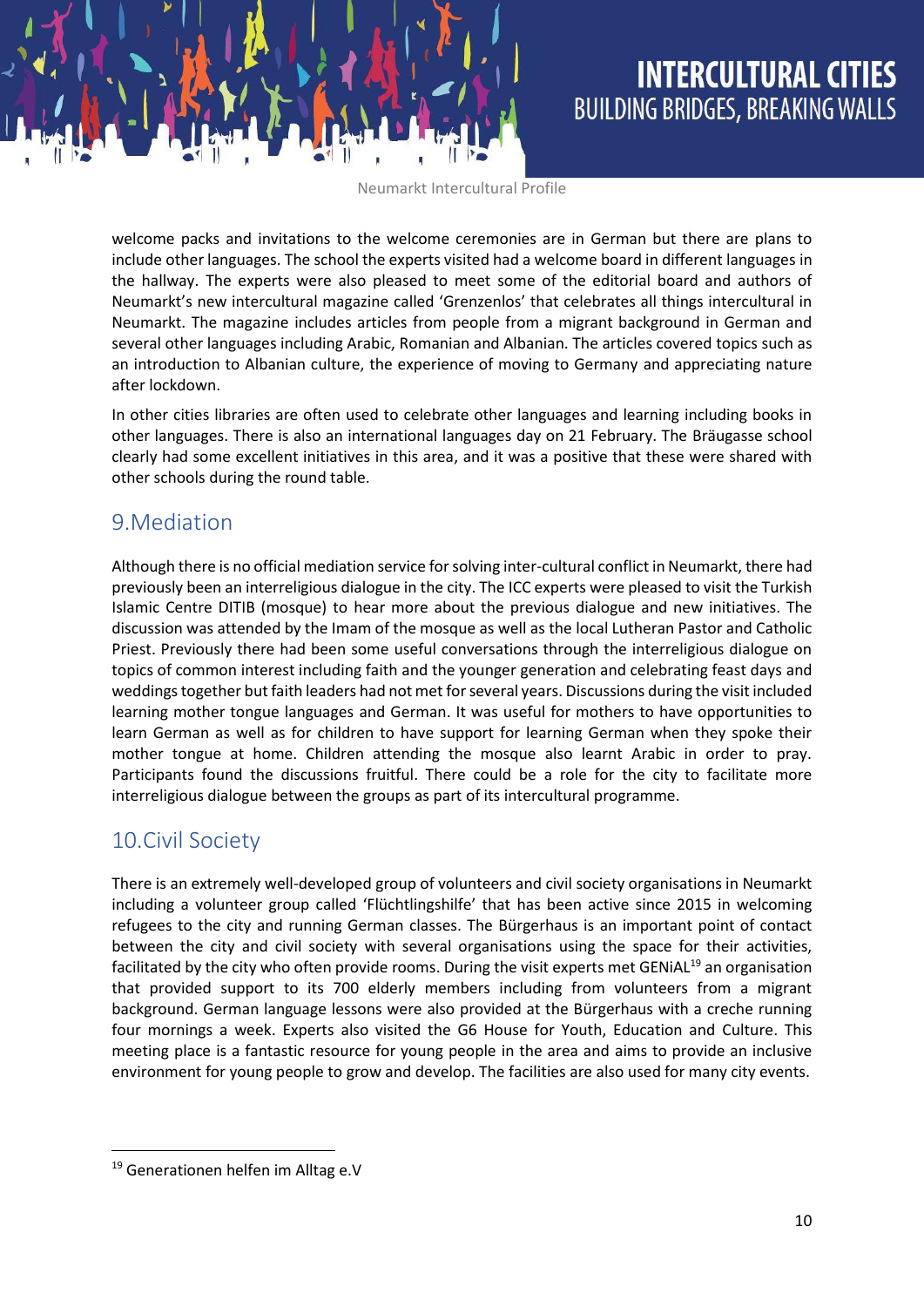The Bavarian Red Cross is active with several programmes for refugees and migrants in Neumarkt. Volunteers from all backgrounds organise donations of clothing for those who need it. The donation point is open 4 days per week with volunteers from Mongolia, the Russian Federation, Ethiopia, and Azerbaijan. The Red Cross can also assist in qualifications and accompanying new arrivals to help them get the experience they need to find a job. People volunteer, practice the language, and find a community. The Red Cross has recently launched a new online platform to connect newcomers to their nearest Red Cross.

Bruckenbauer – bridge builders is another interesting programme. It is a group of people with a migrant background who provide advice for newcomers from their own countries. It is supported through a chat with a group of Germans well rooted in Neumarkt who can source furniture, carpets etc and provide a supporting hand.

CJD is the Youth migration service. It is a German wide foundation that has different programmes in education institutions, hospitals, and vocational training to accompany young migrants who have arrived and help them find a school and get settled. One project is the MINA project that accompanies people aged 12-27 until they find work. During consultations the city also discovered that young mothers who have recently moved to Germany, whose children are still at home, often cannot attend a migration course but still need basic knowledge. MINA mothers was created to respond to this need and is an active group providing activities for young mothers. Language courses are offered twice a week. There is a volunteer child carer so the mothers can take the hour to chat. They are close to their children but have an hour free to learn something and to get new information. In terms of content the group starts with introductions, children's songs, poems, and literature. They discuss what children bring home from pre-school, cook together, go to the library and the museum. They learn for example how to use public transport or to understand bank statements. There are also joint celebrations from other countries and faiths as well as celebrating other languages. For example, the group learnt how to sing a lullaby in Arabic. The group uses two rooms in the centre – one for the mothers and one for the children. 10-12 women usually attend from varied countries such as Nigeria, Russia, Poland, Czech Republic, Romania, and Somalia. It is a very mixed group with a cosy atmosphere. The groups speaks in German using pictures and their hands, and it works well.

Finally, experts heard about the Town foundation which has funding open for everyone in need, including both individuals and institutions.



Figure 4: Outside art from the G6 house for youth, education, and culture.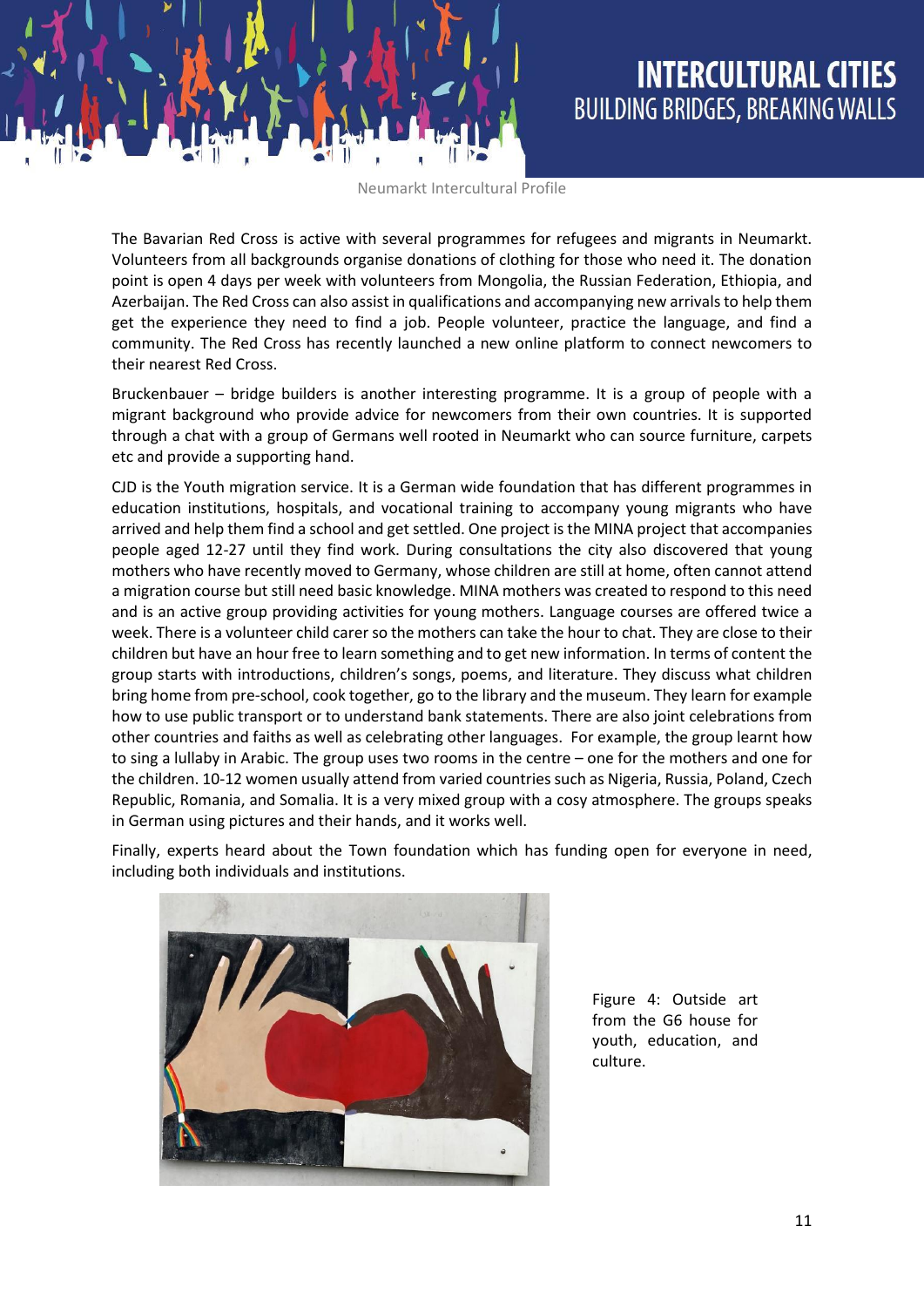### 11. Culture

Culture, particularly music, plays a large role in the intercultural life of Neumarkt. The International Master Singers' Academy (Internationale Meistersinger Akademie (IMA)) has been running for 10 years. The 10<sup>th</sup> annual event was held online due to the pandemic, but it was still a very special occasion for the city. Every year the programme includes world class events such as opera gala concerts with the Nuremberg Symphony Orchestra, song recitals, a cabaret, voice lessons and coaching, as well as master classes with guest professors. It attracts students from all over the world. There are also auditions attended by leading opera directors, casting directors, agents, and organisers, offering a unique opportunity for students to make contacts and develop career path strategies.

In addition, there is an annual international youth exchange. Every two years a large delegation from eastern European countries comes to Neumarkt so young people can make music together, have fun and get to know each other's culture. Young people from Neumarkt also visit other countries every other year. The aims is that every year the young people prepare a final concert. Young people from ten countries attend and not everyone speaks English. Music is the common language and it is inspiring that within one week the participants can organise a high level musical event.

### 12. Communication and the media

Given the importance of traditional and social media on attitudes towards cultural diversity and other diversities there are lots of ways cities can engage in this area and to encourage a climate of public opinion more conducive to positive intercultural relations. In its communication, an Intercultural City constantly highlights the positive contribution of people with migrant/minority backgrounds to the social, cultural and economic development of the city. It also partners with local media agencies so that they can purvey a similar message and cover events occurring in the city in an objective and unbiased way.

In the Intercultural Cities Index report for Neumarkt it was noted that the city did not have a communication strategy and that the communication department did not appear to have any specific responsibility to address issues of cultural diversity. Media monitoring and engagement with local media on intercultural issues were still to be pursued as was support for minority ethnic people or organisations to engage in communication activities. It was recommended that the city could start from the city's integration mission statement and promote this to a wide range of stakeholders and to build a consensus around it.

During the visit it was clear that there had been some useful work on communication in the city that had not been previously reported. For example, the city had run an excellent photography exhibition called "Echte Neumarkter" (True Neumarkter) highlighting Neumarkt citizens with a migrant background and why they love Neumarkt. Experts met several of the people who featured in the photograph exhibition and who were dedicated and enthusiastic ambassadors for the city.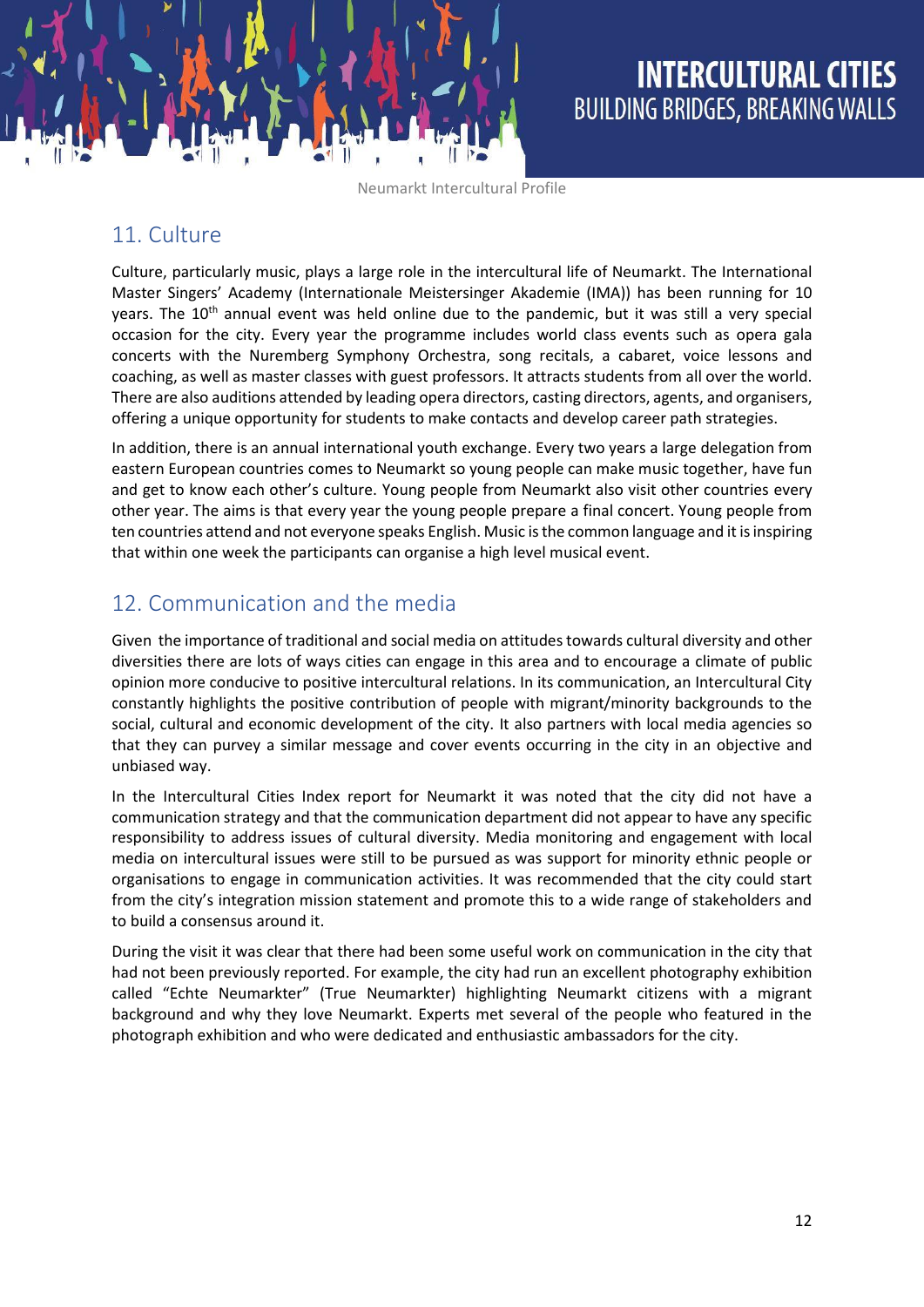



Figure 5: some of the photographs from the "Echte Neumarkter" exhibition.

Several online newspapers had also run stories on intercultural events in 2021 such as on the plans for an intercultural garden in Neumarkt. <sup>20</sup> The city invited members of the media to attend a round table during the visit from the main two newspapers. The journalists were interested in intercultural issues and there was a useful debate about social media, hatespeech and how to report without spreading prejudices or cliches. The newspapers also had interesting experience of policies and monitoring online hate speech in the comments section of their publications. The Council of Europe expert visit was in turn covered by the local press.<sup>21</sup> This shows that relations with the press are there already. With learning from other cities and a more concrete communication strategy Neumarkt could quickly make significant steps forward in this area.

**.** 

<sup>&</sup>lt;sup>20</sup> See, for example: Neumarkt Aktuell, Das Projekt "Interkulturelle Gärten in Neumarkt" soll umgesetzt werden

<sup>24.06.2021,</sup> available at: [https://www.neumarktaktuell.de/news/das-projekt-interkulturelle-gaerten-in-neumarkt-soll-umgesetzt-werden-](https://www.neumarktaktuell.de/news/das-projekt-interkulturelle-gaerten-in-neumarkt-soll-umgesetzt-werden-40584/24-06-2021)[40584/24-06-2021.](https://www.neumarktaktuell.de/news/das-projekt-interkulturelle-gaerten-in-neumarkt-soll-umgesetzt-werden-40584/24-06-2021) 

<sup>&</sup>lt;sup>21</sup> See: Mittelbayerische, Experten überprüfen Bewerbung der Stadt, 7 october 2021, https://www.mittelbayerische.de/region/neumarktnachrichten/experten-ueberpruefen-bewerbung-der-stadt-21102-art2048963.html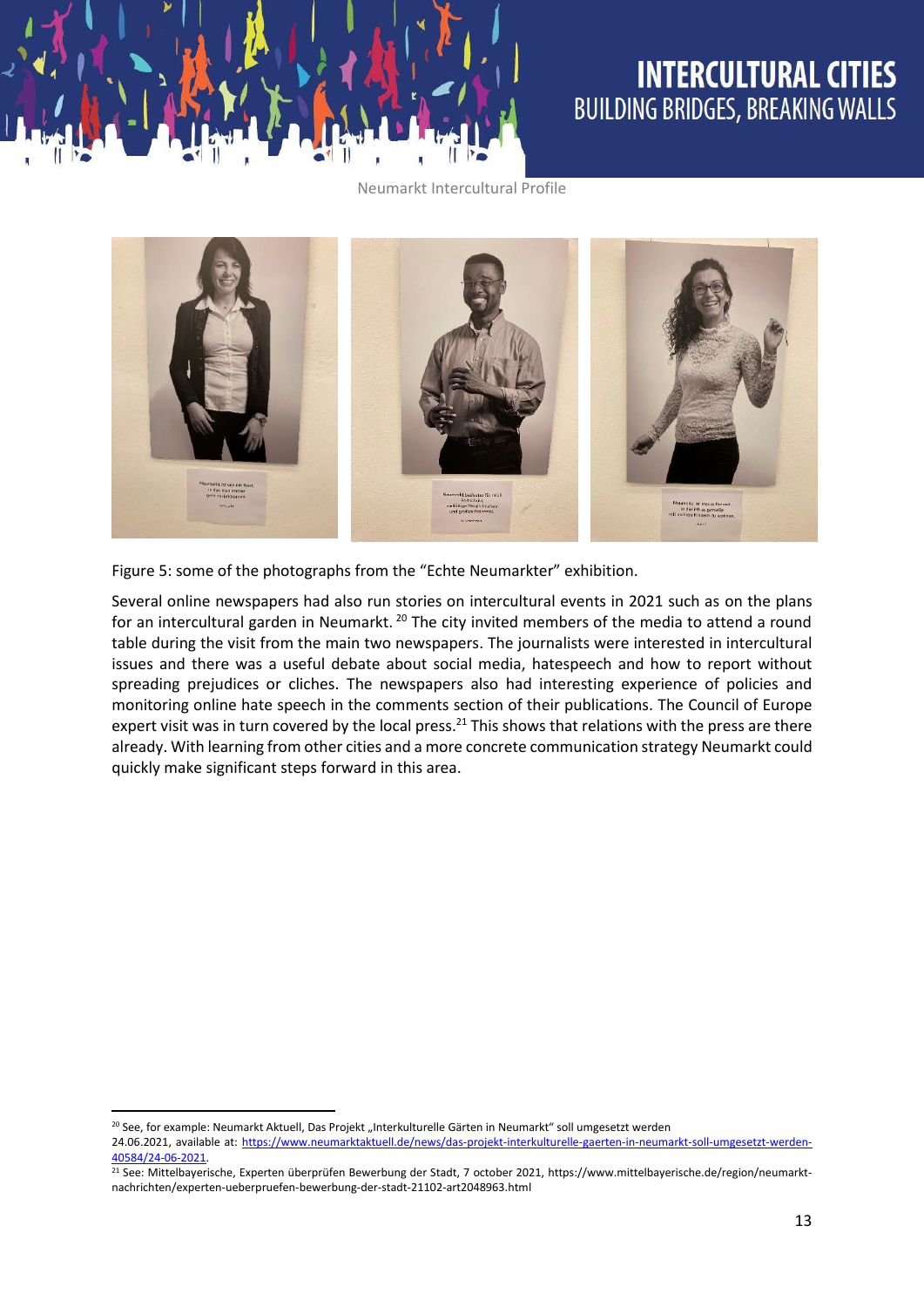### 13.Conclusions and Recommendations

Neumarkt is a growing city that takes pride in being a desirable place for migration. It works hard to be a welcoming city and wants to take more steps to maximise the diversity advantage that migration can bring. A strong motivation, together with the willingness to learn, is the key to keep developing and strengthening intercultural policies and Neumarkt has both in abundance. There were several gaps in the original Intercultural Cities Index report for Neumarkt, which can often be the case when a city provides information for its first report. The expert visit in October 2021 enabled all the participants to reflect on other areas of intercultural work that are already taking place and where there may be gaps that need strengthening. This report hopefully reflects that process and adds more substance to the city's report on its work with civil society and volunteers; business and the labour market; on education; media and on language. It also highlights areas that participants wanted to explore further and potential next steps.

It is very positive that Neumarkt managed to arrange such a balanced and well-considered programme with so many stakeholders for experts to meet. It is important to note that like all cities, Neumarkt has been dealing with the Covid-19 pandemic for the past two years and this has made certain meetings and public engagement more difficult or meant that ways of working have changed.

It was also striking how much cooperation and interagency work is happening in Neumarkt. This seemed in part due to the small size of the city, the fact that many stakeholders knew each other and cooperated. The strength of the volunteer community and the support to this community from the city was also impressive.

Nevertheless, there are some areas that the city could develop more and that would ensure that no area of work falls between the gaps. The main two recommendations for the report are to:

- 1. Ensure the city's intercultural strategy covers all the areas of intercultural work that a city needs to engage in, including media and communications; housing; public space and employment. This will help to ensure no areas of work fall between the gaps and that information is collected for future reviews, analysis and evaluation.
- 2. In addition, the city could benefit from formalising some internal and external structures to capture the excellent work that is already happening, if this is not already in place.
	- Internally, there could be training and communication on the mission statement. Regular internal cross departmental meetings or introducing items on interculturality into the meetings of other departments would strengthen links and encourage all stakeholders to use the intercultural lens more across the city's work.
	- The Intercultural Cities Index report speaks of an interagency working body for integration to encourage cross-sectoral work. This idea could be further explored.
	- A procedure for receiving input and exchanging ideas with a broad range of external stakeholders would be very useful. In the Intercultural Cities Index report there is mention of an intergration council to provide input into the city's work. The city also benefits from a wide group of volunteers with a migrant background who seemed to be extremely active and positive ambassadors for the city.
	- Formalise the structures working with the many volunteers of the city, ensuring the joint work with the city, lessons learned and benefits are sustainable on the long term.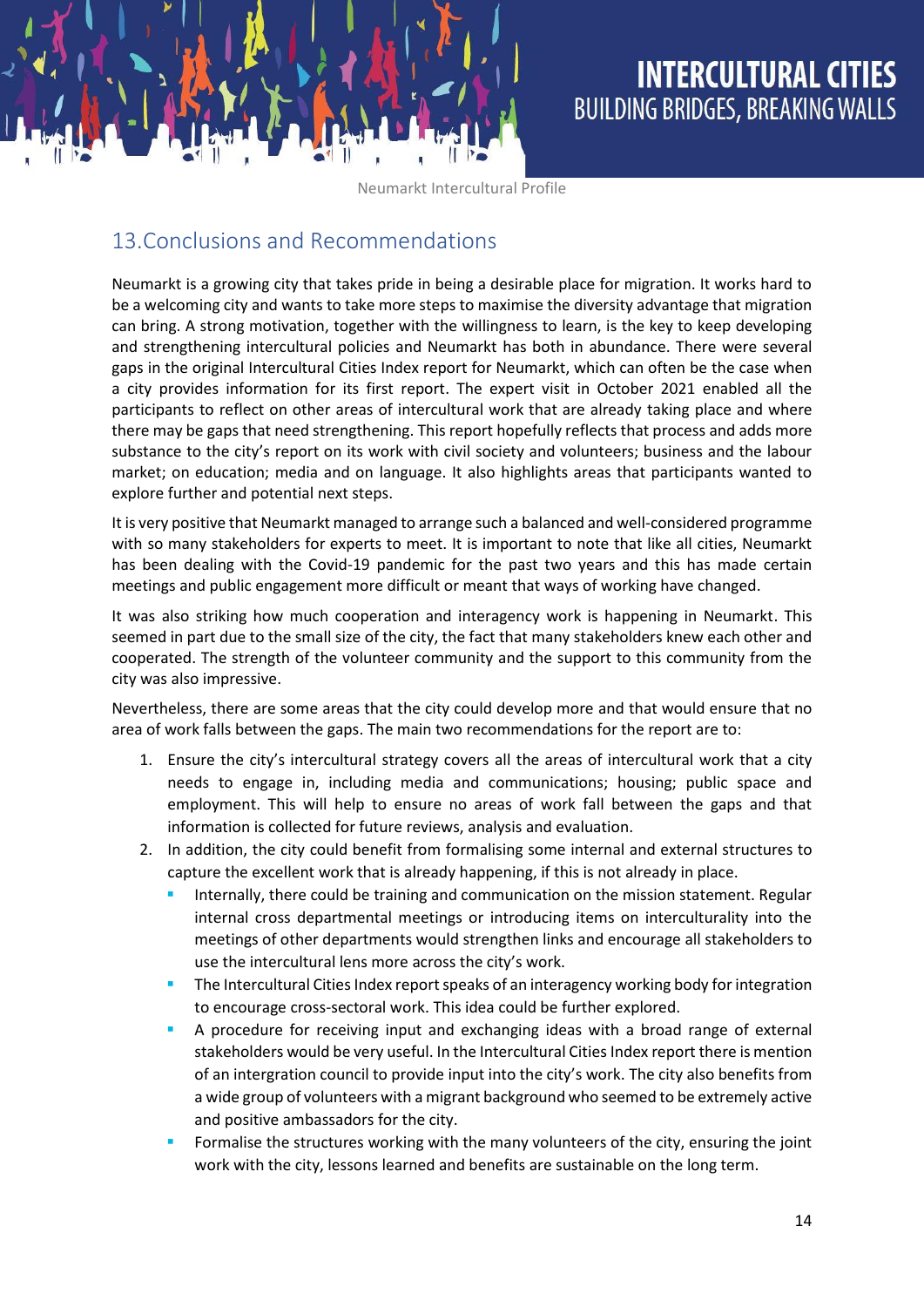Given the impact of Covid-19 it may be that the format for cooperation from the Intercultural Cities Index report such as the integration council are no longer as relevant or need revisiting. However, it is hoped that the good will and inspiration generated between stakeholders during the expert visit, will revitalise thinking on cooperation internally and with external actors.

The following additional recommendations are anchored in the different needs and possibilities identified in dialogue with the Municipality. They intend to be useful in future developments in the intercultural domain and vary from short-term to long-term processes.

Neumarkt should aim to:

- Promote internal and external awareness-raising activities or training courses, as opportunities to deepen the understanding of the intercultural potential of Neumarkt. These activities should include regular reflection moments for the teams working daily on the ground, as learning also happens by having quality time to analyse and look critically at daily work.;
- Organise technical visits to other cities in order to learn from the practice of others is also an effective way of promoting intercultural competence;
- Ensure that there is a communication strategy in place, engagement with and monitoring of the press and interculturality;
- Diversity in public services was not really addressed during the visit. The city could start to monitor diversity in public services and then promote a local conversation about why more diversity is needed. This measure could also encourage a more balanced representation in the ethnic background of the elected politicians;
- Continue links with larger companies with experience, resources and a wish to engage more with Neumarkt as an intercultural city. Explore what support smaller companies may need and if there is a role for business organisations or chambers of commerce.
- Consider how the city can facilitate learning or support initiatives in fields where it has less competency such as education and where segregation has been reported. It could also revisit areas where there are currently gaps such as in mediation and interreligious dialogue. The Intercultural Cities' database<sup>22</sup> has a wealth of creative good practice examples from other cities.
- The city could also consider continuing the discussion on inter-religious dialogue started during the expert visit, potentially coordinating the dialogue if there is interest to continue the forum;
- Maximize links and cross-sectoral learning with other areas of work that Neumarkt excels in, such as climate change mitigation, sustainable development, and fair trade.

 $\overline{a}$ 

<sup>&</sup>lt;sup>22</sup> Available at: https://www.coe.int/en/web/interculturalcities/good-pratice.